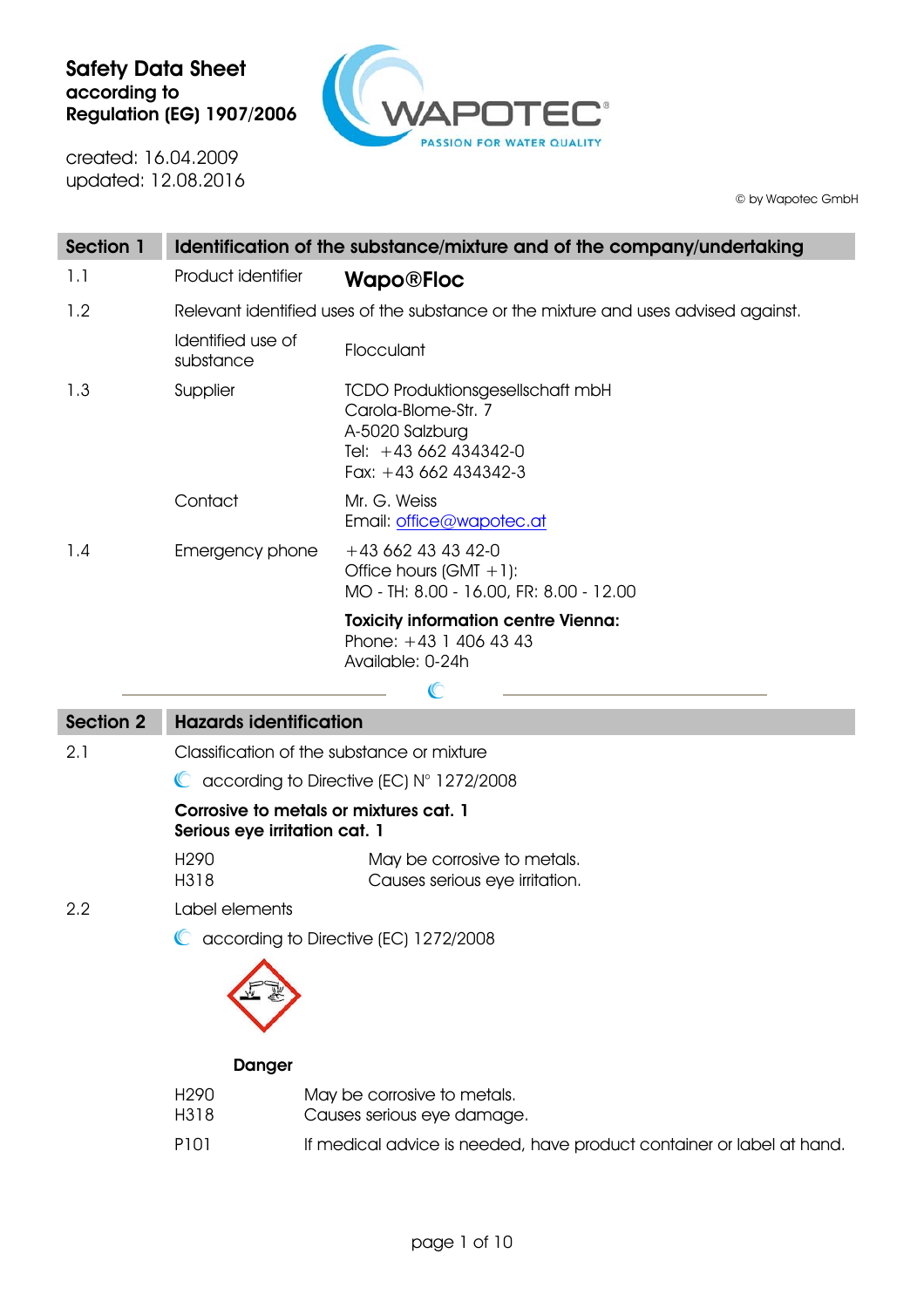

|     | P <sub>102</sub><br>P <sub>280</sub>                                                              | Keep out of reach of children.<br>Wear protective gloves/eye protection.                                                                                                                                                                                                                                                                                               |
|-----|---------------------------------------------------------------------------------------------------|------------------------------------------------------------------------------------------------------------------------------------------------------------------------------------------------------------------------------------------------------------------------------------------------------------------------------------------------------------------------|
|     | $P302 + P352$<br>$P305 + P351$<br>$+$ P338<br>$P332 + P313$<br>$P337 + P313$<br>P <sub>50</sub> 1 | IF ON SKIN: Wash with soap and water.<br>IF IN EYES: Rinse continuously with water for several minutes. Remove<br>contact lenses if present and easy to do. Continue rinsing<br>If skin irritation occurs: Get medical advice/attention<br>If eye irritation persists: Get medical advice/attention<br>Dispose of contents/container to collection of hazardous waste. |
|     |                                                                                                   | C Danger defining components for labeling                                                                                                                                                                                                                                                                                                                              |
|     |                                                                                                   | Polyaluminum chloride (CAS: 1327-41-9)                                                                                                                                                                                                                                                                                                                                 |
| 2.3 | Other hazards                                                                                     |                                                                                                                                                                                                                                                                                                                                                                        |
|     | Unknown.                                                                                          |                                                                                                                                                                                                                                                                                                                                                                        |
|     |                                                                                                   |                                                                                                                                                                                                                                                                                                                                                                        |

## Section 3 Information on the ingredients

3.2 Mixtures

C Chemical characteristics

Aquaous solution containing polyaluminium chloride

Dangerous ingredients

| Name                   | CAS #/<br>EC $#/$<br>Index $#$ | Con.%     | Classification according to   |                          |
|------------------------|--------------------------------|-----------|-------------------------------|--------------------------|
|                        |                                |           | Regulation (EC)<br>1272/2008* |                          |
| Polyaluminium-chloride | $1327 - 41 - 9/$<br>215-477-2  | $17 - 23$ | Met. Corr. 1<br>Eye Dam. 1    | H <sub>290</sub><br>H318 |

\* For the wording of H-Phrases and danger classification see section 16.

\*\* For the substance a monitored workplace-related limit value is to be noted. (see section 8)

# Section 4 First-aid measures 4.1 Description of first-aid measures Remove immediately all contaminated clothing. Consult physician if disturbances occur. No medication in case of unconsciousness or cramps. **C** After inhalation Move affected person immediately to fresh air. Consult physician if disturbances occur. In case of unconsciousness storage and transport in stable position **C** After skin contact

After skin contact, wash with plenty of water and soap. Remove immediately all contaminated clothing.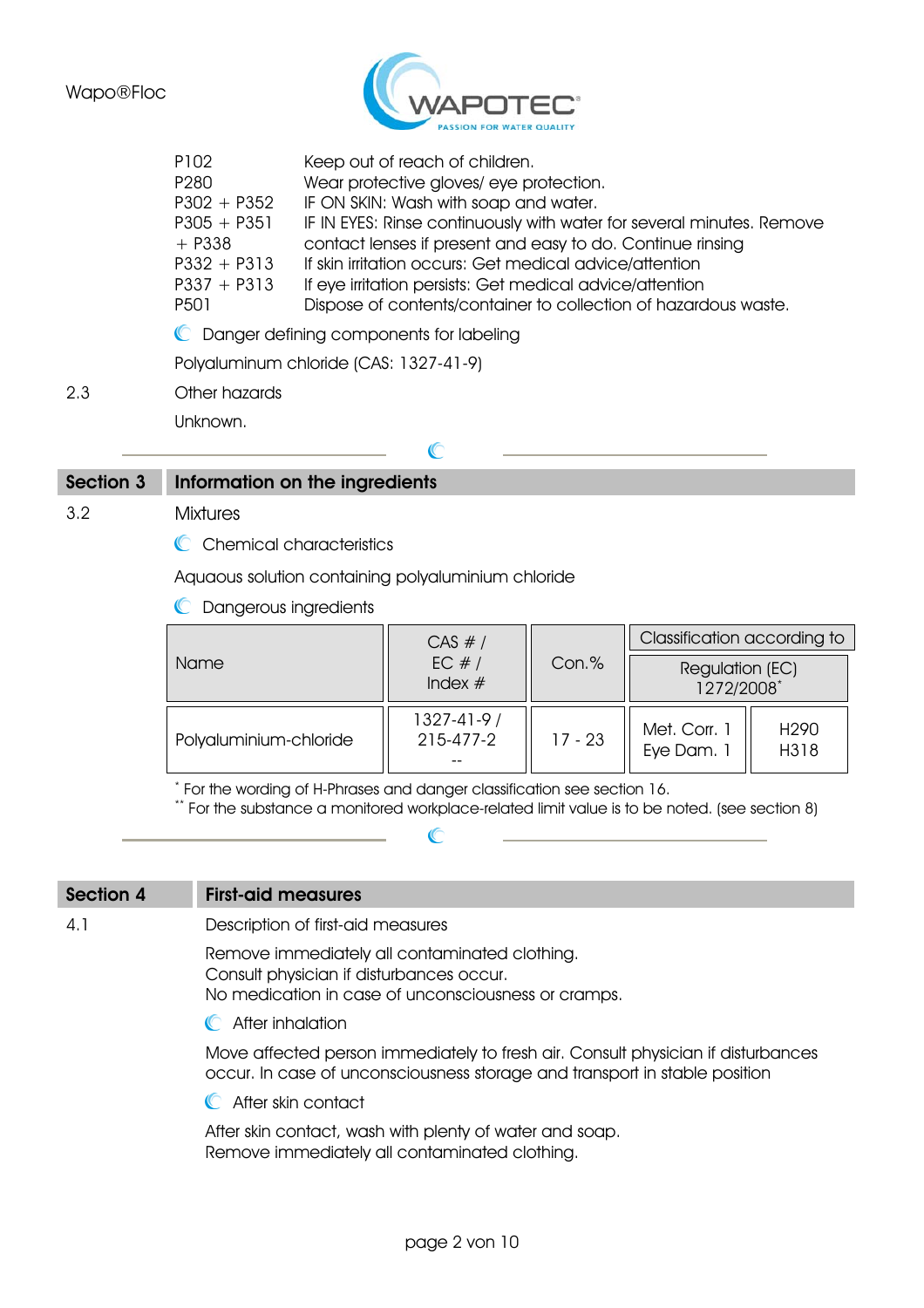

|                  | Consult physician if skin irritation occurs.                                                                                                                                                                                                                                                         |  |  |
|------------------|------------------------------------------------------------------------------------------------------------------------------------------------------------------------------------------------------------------------------------------------------------------------------------------------------|--|--|
|                  | C After eye contact                                                                                                                                                                                                                                                                                  |  |  |
|                  | After eye contact, rinse eye for 10 to 15 minutes with water holding eye lids apart.<br>Immediately consult physician.                                                                                                                                                                               |  |  |
|                  | C After ingestion                                                                                                                                                                                                                                                                                    |  |  |
|                  | Rinse mouth with water. If victim is conscious: give plenty of water. Consult<br>physician.                                                                                                                                                                                                          |  |  |
| 4.2              | Most important symptoms and effects, both acute and delayed                                                                                                                                                                                                                                          |  |  |
|                  | No data available.                                                                                                                                                                                                                                                                                   |  |  |
| 4.3              | Indication of immediate medical attention and special treatment needed                                                                                                                                                                                                                               |  |  |
|                  | Depending on patient's condition, symptoms and general condition should be<br>evaluated by a physician.                                                                                                                                                                                              |  |  |
|                  | C                                                                                                                                                                                                                                                                                                    |  |  |
| Section 5        | <b>Fire-fighting measures</b>                                                                                                                                                                                                                                                                        |  |  |
| 5.1              | Extinguishing media                                                                                                                                                                                                                                                                                  |  |  |
|                  | C Suitable extinguishing media                                                                                                                                                                                                                                                                       |  |  |
|                  | Adapt extinguishing media to environment. Product itself is non flammable.                                                                                                                                                                                                                           |  |  |
|                  | Unsuitable extinguishing media for safety reasons                                                                                                                                                                                                                                                    |  |  |
|                  | None.                                                                                                                                                                                                                                                                                                |  |  |
| 5.2              | Special hazards arising from the substance or mixture                                                                                                                                                                                                                                                |  |  |
|                  | May release small quantities of hydrogen chlorides at temperatures above boiling<br>point.                                                                                                                                                                                                           |  |  |
| 5.3              | Advice for firefighters                                                                                                                                                                                                                                                                              |  |  |
|                  | Special protective equipment: Wear self-contained breathing apparatus and full<br>protective clothing. Do not allow extinguishing water to penetrate into surface or<br>ground water. Dispose of fire residues and contaminated fire extinguishing water in<br>accordance with official regulations. |  |  |
|                  |                                                                                                                                                                                                                                                                                                      |  |  |
| <b>Section 6</b> | <b>Accidental release of material</b>                                                                                                                                                                                                                                                                |  |  |
| 6.1              | Personal precautions, protective equipment and emergency procedures                                                                                                                                                                                                                                  |  |  |
|                  | Restricted access to affected area until cleaning work is completed. Wear suitable<br>protective clothing. Ensure sufficient ventilation. Avoid contact to product. Do not<br>inhale vapours/aerosols.                                                                                               |  |  |
| 6.2              | Environmental precautions                                                                                                                                                                                                                                                                            |  |  |
|                  | Do not empty into drains/surface water/ground water.<br>If the product enters into the sewage system or aquatic environment, notify the<br>appropriate authorities.<br>Inform responsible authorities if the product penetrates into the ground.                                                     |  |  |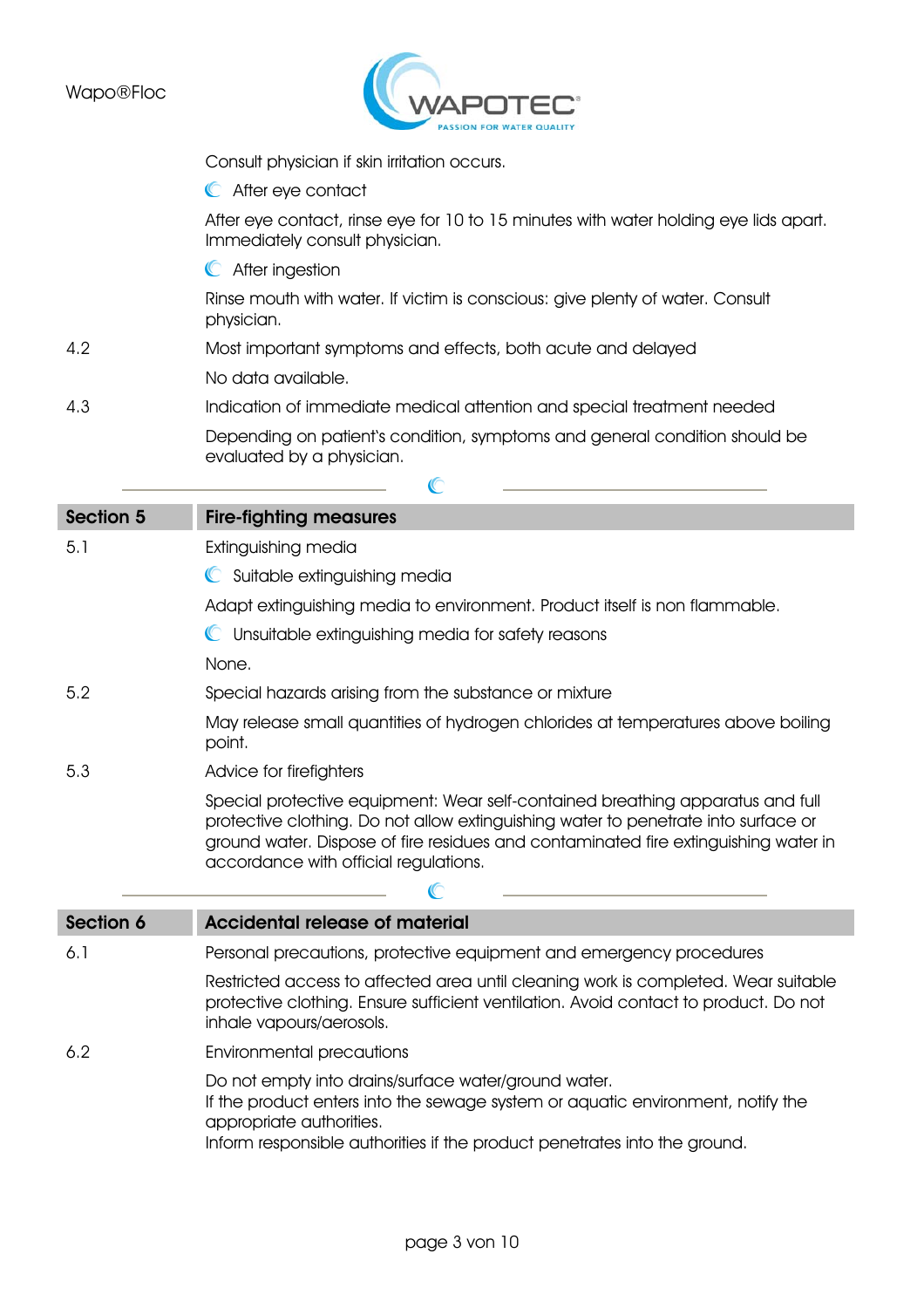

### 6.3 Methods and material for containment and cleaning up

Bind with absorbent material (sand, diatomaceous earth, acid binder, universal binders, sawdust). Use neutralizers. Dilute with plenty of water. Dispose of absorbed material in accordance with the regulations (see point 13).

6.4 Reference to other sections

Protective measures see point 8 Disposal see point 13

| Section 7                                                                                                             | <b>Handling and storage</b>                                                                                                                                                                                 |                              |
|-----------------------------------------------------------------------------------------------------------------------|-------------------------------------------------------------------------------------------------------------------------------------------------------------------------------------------------------------|------------------------------|
| 7.1                                                                                                                   | Precautions for safe handling                                                                                                                                                                               |                              |
|                                                                                                                       | Avoid contact with eyes and skin. Keep container tightened.<br>Ensure sufficient ventilation/exhausting of the workplace.<br>Wear protective clothing. Eye rinsing flasks are mandatory near the workplace. |                              |
| 7.2                                                                                                                   | Conditions for safe storage including any incompatibilities                                                                                                                                                 |                              |
|                                                                                                                       | C Fire and explosion protection measures                                                                                                                                                                    |                              |
|                                                                                                                       | No special measures required. Do not smoke.                                                                                                                                                                 |                              |
|                                                                                                                       | Design of storage rooms and container                                                                                                                                                                       |                              |
| Keep container tightly closed in a dry and cold place.<br>Use only tanks which are licensed for this special product. |                                                                                                                                                                                                             |                              |
|                                                                                                                       | Material incompatibility                                                                                                                                                                                    |                              |
|                                                                                                                       | No data available                                                                                                                                                                                           |                              |
|                                                                                                                       | Recommended storage temperature                                                                                                                                                                             | Protect from heat and frost. |
|                                                                                                                       | VbF class                                                                                                                                                                                                   | Not applicable.              |
|                                                                                                                       | Other information                                                                                                                                                                                           | Shelf life 6 months          |
| 7.3                                                                                                                   | Specific end uses                                                                                                                                                                                           |                              |
|                                                                                                                       | Flocculant                                                                                                                                                                                                  |                              |
|                                                                                                                       |                                                                                                                                                                                                             |                              |

 $\sqrt{2}$ 

| Section 8 | <b>Exposure controls/personal protection</b>                                                                                                                                                   |
|-----------|------------------------------------------------------------------------------------------------------------------------------------------------------------------------------------------------|
| 8.1       | Control parameters                                                                                                                                                                             |
|           | The product does not contain relevant quantities of substances with components to<br>be controlled with limiting values (at work).                                                             |
| 8.2       | Exposure controls                                                                                                                                                                              |
|           | General protective and hygiene measures                                                                                                                                                        |
|           | Follow usual precautions when dealing with chemicals. Keep away from food and<br>drinks. Do not eat or drink at work, wash hands before breaks and end of work. Avoid<br>eye and skin contact. |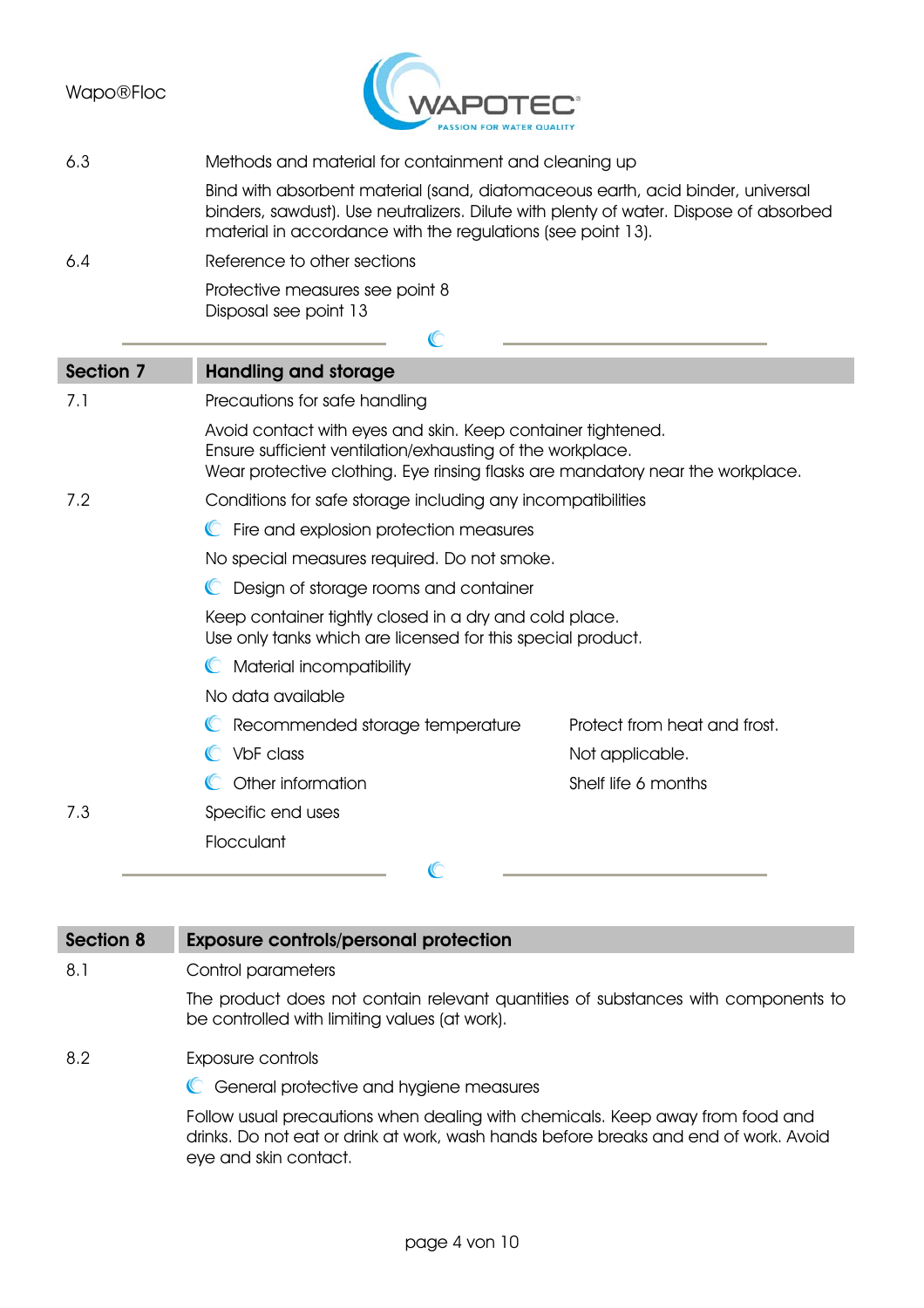

Avoid inhaling of steam/aerosols. Change contaminated work wear and clean it before the next wearing. Preventive skin protection.

Protective equipment should be selected specifically for the working place, depending on concentration and quantity of the hazardous substances handled. The resistance of the protective clothing to chemicals should be ascertained with the respective supplier.

**C** Respiratory protection

In case of vapour/aerosol use respiratory filter device.

**C** Hand protection

Protective gloves (gum, PVC, nitrile) are recommended to avoid skin contqct. The selection of the suitable gloves does not only depend on the material, but also on further marks of quality and varies from manufacturer to manufacturer. The glove must be impermeable and resistant to the product. Choose glove material in consideration of the respective break through times, permeation rates and degradation.

**C** Eye protection

Tightly sealed goggles.

**C** Personal protection

Protective work wear. Choose protective clothing in consideration of concentration or rather quantity of the mixture used.

Environmental exposure controls

Do not allow undiluted to be released into the canalization /groundwater/surface water. If the product contaminates lakes, rivers or sewages, inform appropriate authorities in accordance with local regulations.

| <b>Section 9</b> | <b>Physical and chemical properties</b>               |                        |  |  |
|------------------|-------------------------------------------------------|------------------------|--|--|
| 9.1              | Information on basic physical and chemical properties |                        |  |  |
|                  | Appearance                                            | liquid                 |  |  |
|                  | C Color                                               | colorless to yellowish |  |  |
|                  | C Odor                                                | odorless               |  |  |
|                  | C Odor threshold                                      | No data available.     |  |  |
|                  | $\mathbb{C}$ pH                                       | $4 - 4.4$              |  |  |
|                  | Melting point<br>$\mathbb{C}$                         | No data available.     |  |  |
|                  | Initial boiling point /<br>boiling range              | $100 - 120$ °C         |  |  |
|                  | Flash poit<br>$\mathbb{C}$                            | Not applicable.        |  |  |
|                  | Evaporation rate                                      | No data available.     |  |  |
|                  | Flammability                                          | No data available.     |  |  |
|                  | Upper explosion limit                                 | No data available.     |  |  |

 $\mathbb{C}$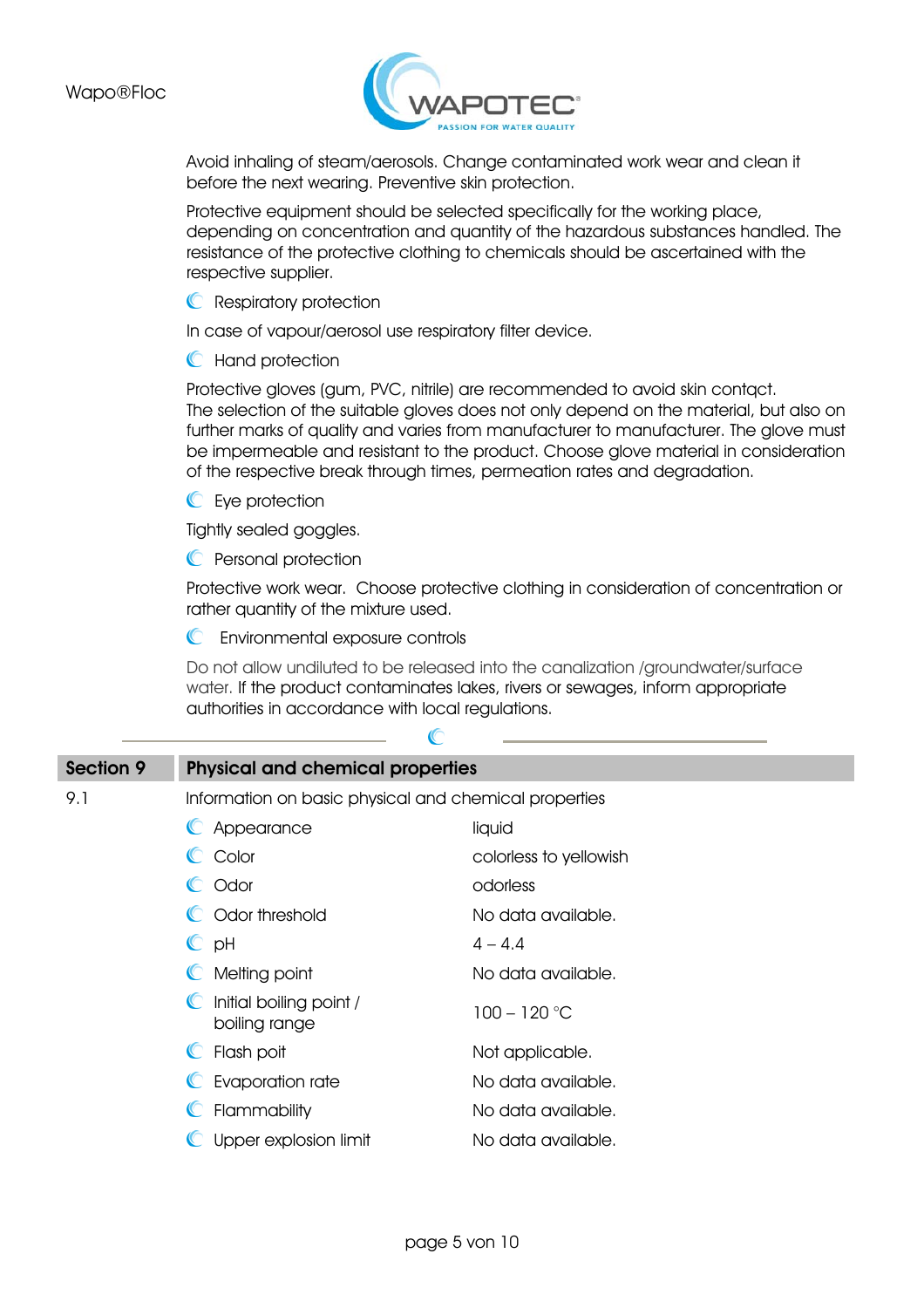## Wapo®Floc



| C Lower explosion limit                      | No data available.              |
|----------------------------------------------|---------------------------------|
| $\bullet$ Vapor pressure (20 $^{\circ}$ C)   | No data available.              |
| $\bullet$ Density (20 $\circ$ C)             | $1.17 - 1.20$ g/cm <sup>3</sup> |
| $\bullet$ Water solubility (20 $^{\circ}$ C) | Fully miscible                  |
| C Partition coefficient:<br>n-octanol-water  | No data available.              |
| C Auto ignition temperature                  | No data available.              |
| C Decomposition temperature                  | > 200 °C                        |
| $\bullet$ Viscosity (20 °C)                  | No data available.              |
| C Explosive properties                       | The product is none-explosive   |
| C Oxidizing properties                       | No data available.              |
| $\bigcap$ thor data                          |                                 |

9.2 Other data None.

 $\mathbb{C}$ 

| Section 10 | <b>Stability and reactivity</b>                                                                                                      |  |
|------------|--------------------------------------------------------------------------------------------------------------------------------------|--|
| 10.1       | Reactivity                                                                                                                           |  |
|            | No hazardous reaction when using according to intended purpose.                                                                      |  |
| 10.2       | Chemical stability                                                                                                                   |  |
|            | No decomposition when using according to intended purpose.<br>Protect from frost.<br>To avoid thermic decomposition do not overheat. |  |
| 10.3       | Possibility of hazardous reactions                                                                                                   |  |
|            | No dangerous reactions known.                                                                                                        |  |
| 10.4       | Conditions to avoid                                                                                                                  |  |
|            | Avoid extreme temperatures.                                                                                                          |  |
| 10.5       | Incompatible materials                                                                                                               |  |
|            | Chlorite/Hypochlorite/sulfite, galvanized surfaces, Iron                                                                             |  |
| 10.6       | Hazardous decomposition products                                                                                                     |  |
|            | Can release small amounts of hydrogen chlorides at temperatures above boiling<br>point.                                              |  |
|            |                                                                                                                                      |  |

# Section 11 Toxicological information

11.1 Information on toxicological effects

The product is not subject to toxicological examinations.

Classification relevant LD/LC50-values of individual components (values in literature)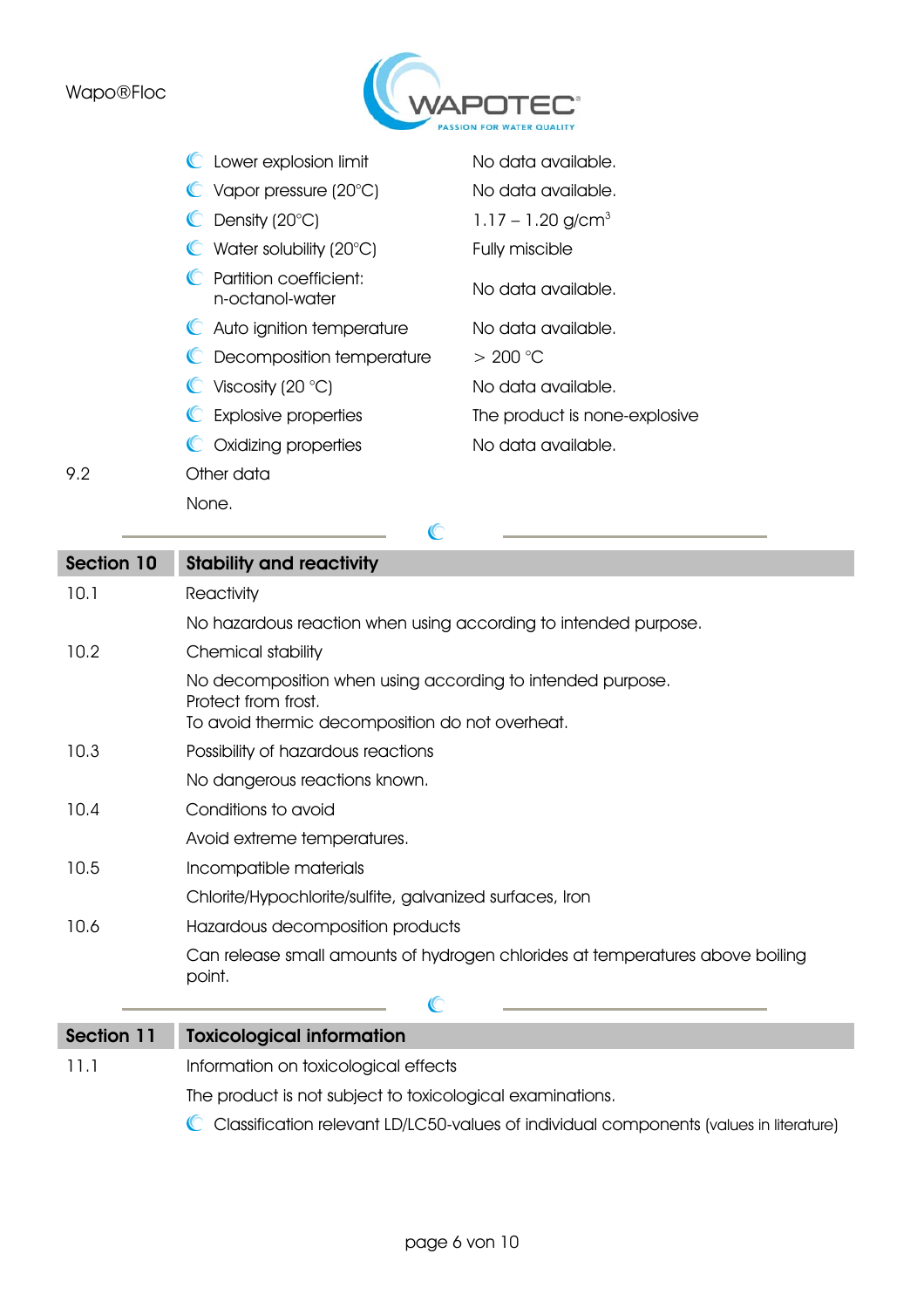

| Name                  | <b>CAS-Number</b> |                                  |
|-----------------------|-------------------|----------------------------------|
| Polvaluminum chloride | 1327-41-9         | $LD_{50}$ (oral/rat) > 2000mg/kg |

**C** Primary irritations

Skin: slight irritation is possible Eye: risk of irreversible eye damage

C Sensitization

No sensitizing effects known.

**C** Cancerogenity

The product does not contain any ingredients at a concentration equal or higher than 0,1%, being listed as carcinogen at the International Agency for Cancer Research (IARC) or the American Conference for Governmental Industrial Hygienic (ACGIH).

**C** Mutagenicity

The product does not contain any ingredients at a concentration equal or higher than 0.1%, being listed as mutagen.

**C** Reproductive toxicity

The product does not contain any ingredients at a concentration equal or higher than 0.1%, being listed as toxic for reproduction.

**C** Further information

Classification of preparation according to CLP-Regulation (EC) 1272/2008 Annex I and to Dangerous Preparations Directive 1999/45/EC.

| Section 12 | <b>Ecological information</b>                                                                                                                      |
|------------|----------------------------------------------------------------------------------------------------------------------------------------------------|
| 12.1       | Toxicity                                                                                                                                           |
|            | No eco-toxicological tests carried out on the total mixture. Classification of<br>preparation according to CLP-Regulation (EC) 1272/2008 Annex VI. |
|            | Polyaluminium chloride:<br>$EC_{50}$ (48h/daphnia) = 98 mg/l<br>$LC_{50}$ (96h/danio rerio) > 1000 mg/l                                            |
| 12.2       | Persistence and degradability                                                                                                                      |
|            | No data available.                                                                                                                                 |
| 12.3       | <b>Bioaccumulation potential</b>                                                                                                                   |
|            | No data available.                                                                                                                                 |
| 12.4       | Mobility in soil                                                                                                                                   |
|            | No data available for the product itself.                                                                                                          |
| 12.5       | Results of PBT- and vPvB-assessment                                                                                                                |
|            | No data available.                                                                                                                                 |

 $\mathbb{C}$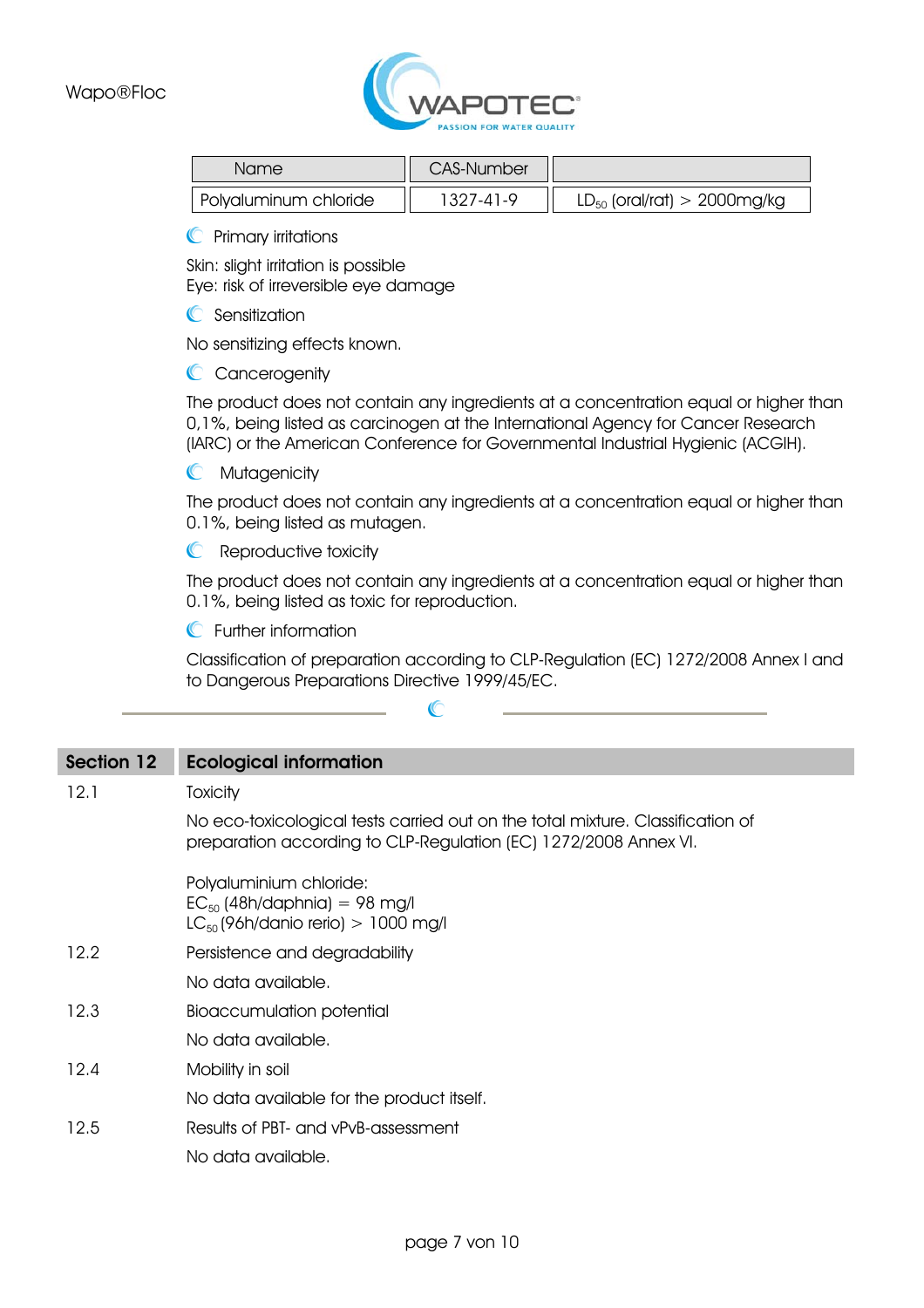

### 12.6 Other aderse effects

Do not allow undiluted product or large quantities of it to reach ground water, water bodies or sewage system. Do not allow undiluted or un-neutralized product to reach sewage system or on-site preflooder.

Rinse off of bigger amounts into drains or water bodies may lead to decreased pH values. A low pH-value harms aquatic organisms. As the pH-value is considerably increased in the dilution of the applicable concentration, the aqueous waste, emptied into drains after the use of the product, is only low water-dangerous.

# Section 13 Disposal considerations

#### 13.1 Waste treatment methods

Product residues have to be disposed by authorized companies only. Do not allow to get into sewer system, surface water or ground water

**C** Waste key number

51540 g (ÖNORM S 2100); List of waste

Waste name

Other salts, easily soluble.

**C** European waste catalogue

160303\*(inorganic wastes contaning dangerous substances) Notice: EAK-waste key is source-related. This may result in another classification. The decision is up to the enduser.

C Contaminated packaging material

Recommendation: Empty container completely and deliver to a specialized company for reconditioning, recycling or disposal.

C

| Section 14 | <b>Transport Information</b>                             |
|------------|----------------------------------------------------------|
| 14.1       | <b>UN-Number</b>                                         |
|            | 2581                                                     |
| 14.2       | UN Proper Shipping Name                                  |
|            | ALUMINIUMCHLORID, LÖSUNG<br>ALUMINIUM CHLORIDE, SOLUTION |
| 14.3       | Transport hazard class                                   |
|            | 8                                                        |
| 14.4       | Packing group                                            |
|            | $\begin{array}{c} \hline \end{array}$                    |
| 14.5       | <b>Environmental hazards</b>                             |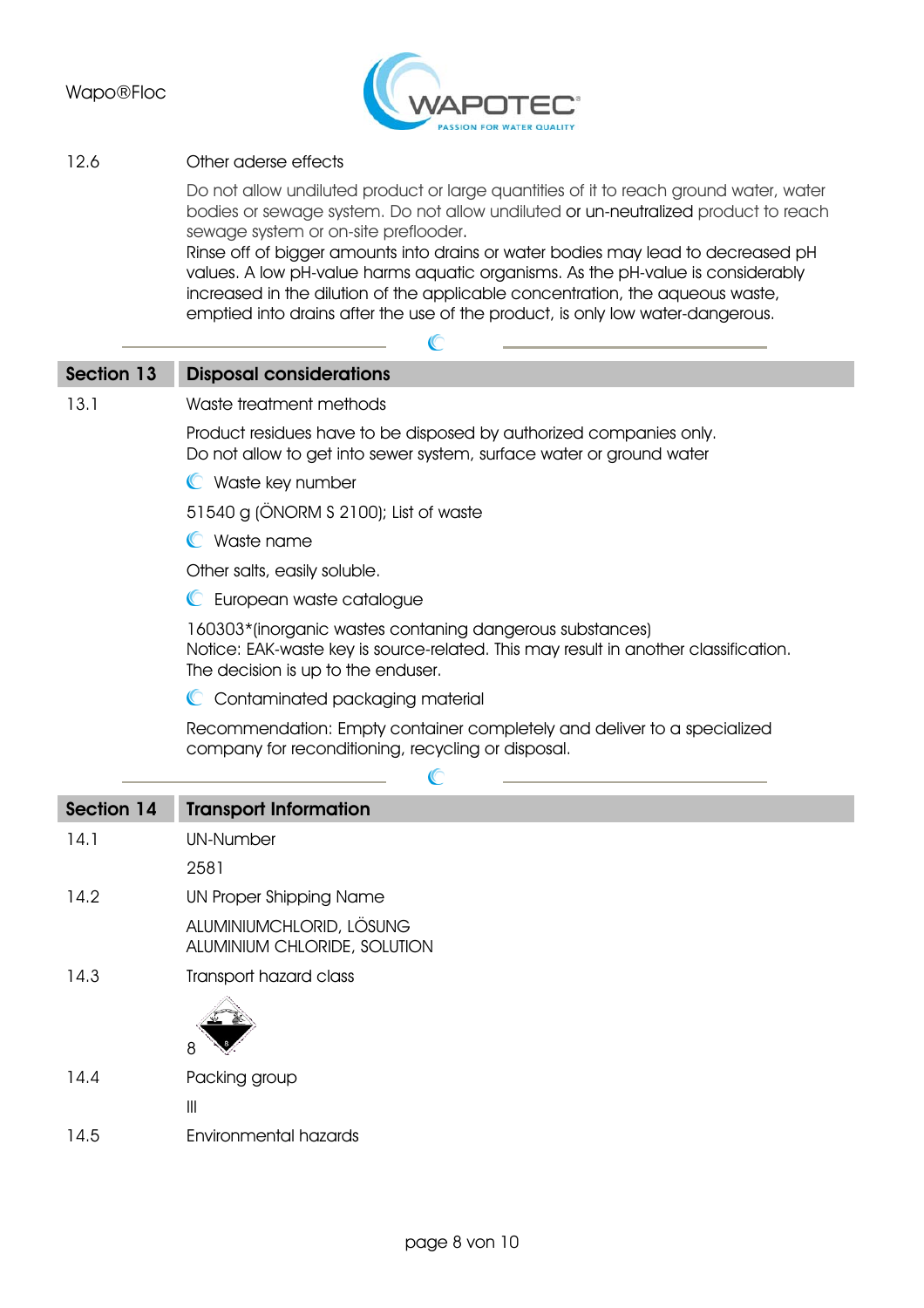

|      | None                                                                                                                                                                        |
|------|-----------------------------------------------------------------------------------------------------------------------------------------------------------------------------|
| 14.6 | Special precautions for the user                                                                                                                                            |
|      | Colourless to yellowish fluid. Highly corrosive to most metals. Vapor causes serious<br>irritation to skin, eye and mucosae. Causes serious burns to skin, eye and mucosae. |
| 14.7 | Transport in bulk according to Annex II of MARPOL agreement 73/78 and according to<br><b>IBC-Code</b>                                                                       |
|      | IBC03; EmS: F-A, S-B                                                                                                                                                        |
|      |                                                                                                                                                                             |

| Section 15 | <b>Regulatory information</b>                                                                                                                                                                       |  |
|------------|-----------------------------------------------------------------------------------------------------------------------------------------------------------------------------------------------------|--|
| 15.1       | Safety-, health- and environmental regulations/legislation specific for the substance or<br>mixture                                                                                                 |  |
|            | This safety data sheet complies with the Regulations (EC) Reach $N^{\circ}$ 1907/2006.<br>The alloy is classified according to regulation (EC)1272/2008 Annex I.<br><b>National regulatory:</b>     |  |
|            |                                                                                                                                                                                                     |  |
|            | Austria:                                                                                                                                                                                            |  |
|            | $\mathbb{C}$<br>ChemG 1996 - amendment 2011.<br>This product is classified as hazardous mixture (hazardous preparation)                                                                             |  |
|            | according to the Austrian chemical legislation of 1996 - amendment 2011.<br>C<br>VbF - Directive about combustible liquids (BGBI 1991/240)<br>This product is not considered as combustible liquid. |  |
|            | Germany:                                                                                                                                                                                            |  |
|            | C Classification in water hazard classes according VwVwS dated 17.05.1999 Annex 4<br>(self assessment).<br>WHC 1 (low hazardous for water)                                                          |  |
|            | Hazardous incidence ordinance<br>Hazardous incidence ordinance, Annex: not mentioned                                                                                                                |  |
| 15.2       | <b>Chemical Safety Assessment</b>                                                                                                                                                                   |  |
|            | The mixture is not subject to material security test                                                                                                                                                |  |
|            |                                                                                                                                                                                                     |  |

# Section 16 Other information

The information provided on this SDS is correct to the best of our knowledge and information, but not to be considered as warranty or quality specification nor creates contractual relationship. The information given is designed only as guidance for safe handling. Since unknown risk potentials can never be completely ruled out, the product should be handled with the usual care when dealing with chemicals and only for the uses listed in Section 1.

The categorization according to regulation CLP (EC) 1272/2008 is based on the classification of the single component according to Annex VI of regulation CLP (EC) 1272/2008 as well as upon manufacturer details completed by indications from hazardous material database.

**C** Relevant H-Phrases